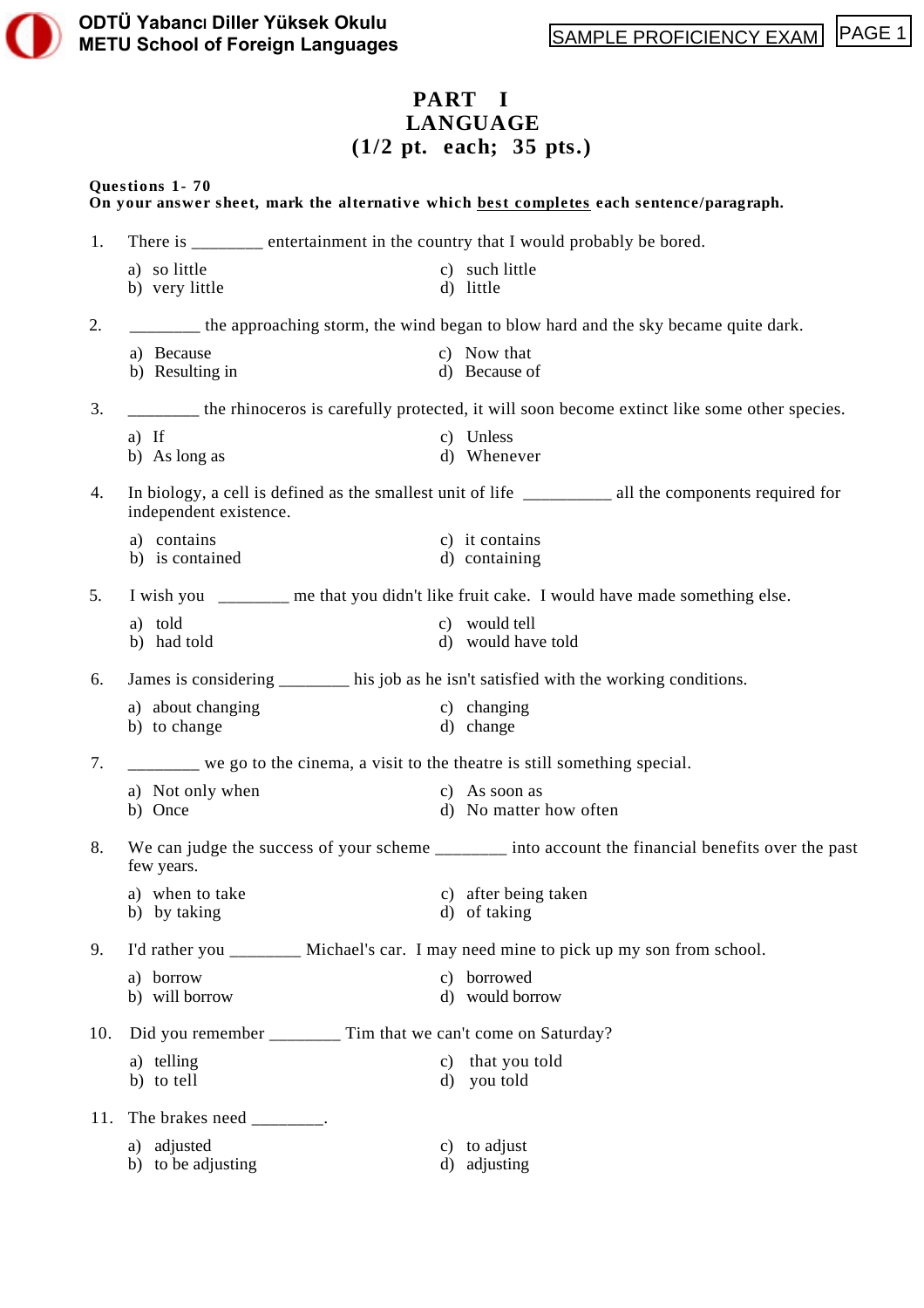| 12. | The dentist asked the little boy if he ________ his teeth regularly.                                                |                                                                                                |
|-----|---------------------------------------------------------------------------------------------------------------------|------------------------------------------------------------------------------------------------|
|     | a) brushes                                                                                                          | c) had brushed                                                                                 |
|     | b) brushed                                                                                                          | d) will brush                                                                                  |
| 13. | The larger the earth's human population grows, _________.                                                           |                                                                                                |
|     | a) it becomes more difficult to satisfy basic human needs<br>b) satisfying basic human needs becomes more difficult |                                                                                                |
|     | c) the more difficult it becomes to satisfy basic human needs                                                       |                                                                                                |
|     | d) the satisfaction of basic human needs becomes more difficult                                                     |                                                                                                |
|     | complete chaos.                                                                                                     | 14. Although the fire was very small, everyone panicked and rushed out of the cinema, _______  |
|     | a) that caused                                                                                                      | c) caused                                                                                      |
|     | b) they caused                                                                                                      | d) causing                                                                                     |
| 15. | She ________ French for two years when she started to do her M.A. in Paris.                                         |                                                                                                |
|     | a) has been studying<br>b) had been studying                                                                        | c) studied<br>d) was studying                                                                  |
|     |                                                                                                                     |                                                                                                |
| 16. | It is necessary that she _______ her career no matter what difficulties lie ahead of her.                           |                                                                                                |
|     | a) pursue<br>b) must pursue                                                                                         | c) pursued<br>d) will pursue                                                                   |
| 17. | If I'd accepted the job, I ___________ earning a good salary now.                                                   |                                                                                                |
|     | a) would be                                                                                                         | c) would have been                                                                             |
|     | b) were                                                                                                             | d) had been                                                                                    |
| 18. | Not having any time to spare, we couldn't visit all the places we ________ to.                                      |                                                                                                |
|     | a) would like<br>b) would have liked                                                                                | c) will like<br>d) could have liked                                                            |
|     |                                                                                                                     |                                                                                                |
|     | 19. The local restaurant serves ________ food that people go there from miles away.                                 |                                                                                                |
|     | a) such a good c) such good<br>b) very good                                                                         | d) so good                                                                                     |
|     |                                                                                                                     |                                                                                                |
| 20. | Scott Joplin is clearly the world's _________ composer of ragtime music.<br>a) very famous                          | c) more famous                                                                                 |
|     | b) famous                                                                                                           | d) most famous                                                                                 |
| 21. | character.                                                                                                          | A discussion of group personality would ______ be complete without a consideration of national |
|     | a) hardly                                                                                                           | c) nearly                                                                                      |
|     | b) almost                                                                                                           | d) rarely                                                                                      |
| 22. | _______ of the accident, the police rushed to the scene immediately.                                                |                                                                                                |
|     | a) Informing<br>b) Having been informed                                                                             | c) Having informed<br>d) Been informed                                                         |
|     |                                                                                                                     |                                                                                                |
| 23. | I am not sure whether _______ present will make her as happy as ________.                                           |                                                                                                |
|     | a) your/my<br>b) them/mine                                                                                          | c) their/our<br>d) my/yours                                                                    |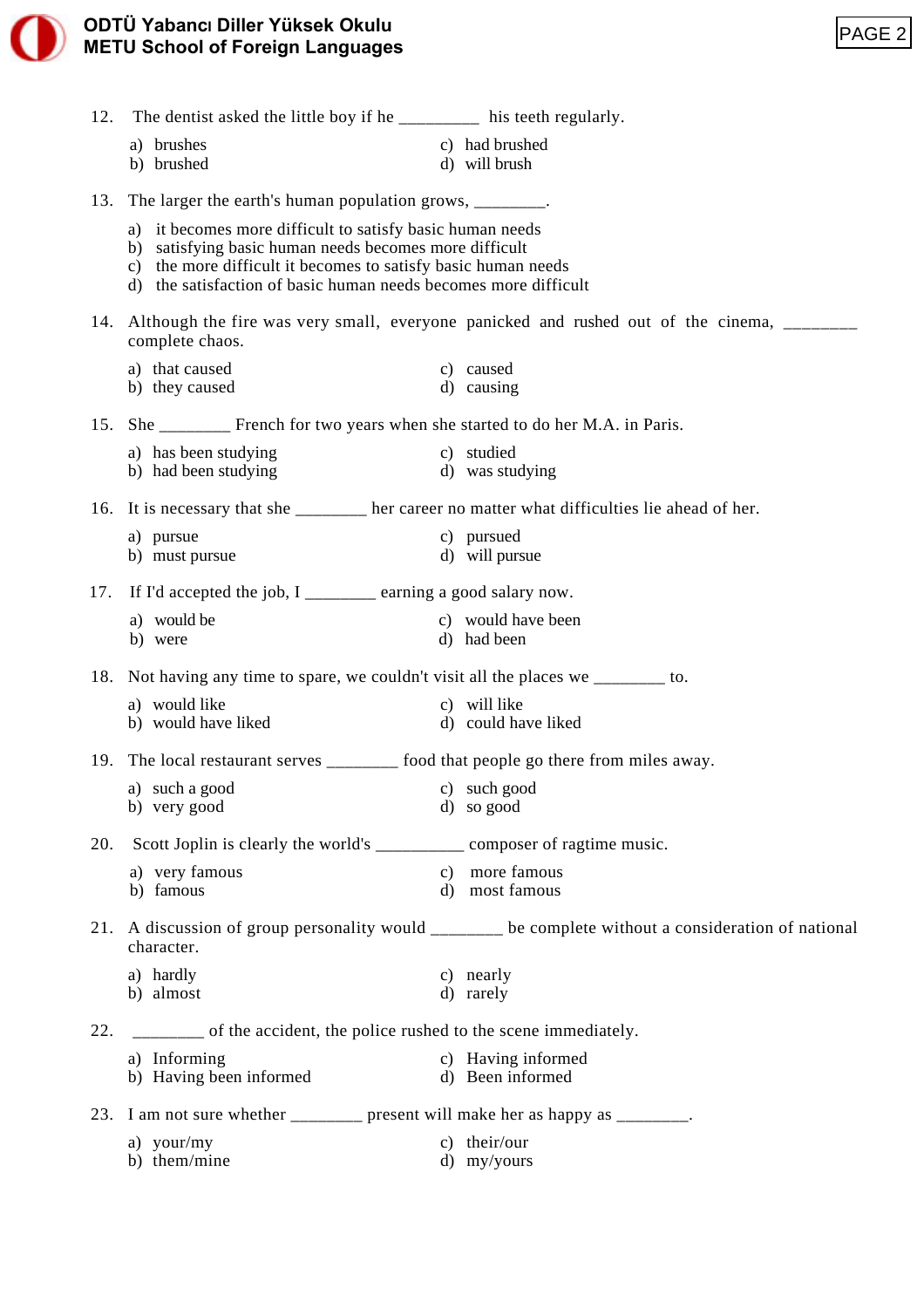|     | <b>ODTÜ Yabancı Diller Yüksek Okulu</b><br><b>METU School of Foreign Languages</b> |                                                                                              | PAGE <sub>3</sub> |
|-----|------------------------------------------------------------------------------------|----------------------------------------------------------------------------------------------|-------------------|
|     |                                                                                    |                                                                                              |                   |
|     | 24. In order to proceed, we must agree _________ a plan of action.                 |                                                                                              |                   |
|     | a) with<br>b) on                                                                   | $c)$ at<br>$d)$ in                                                                           |                   |
|     |                                                                                    | 25. By the time he _______ home, his children will have gone to bed.                         |                   |
|     | a) had gotten<br>b) will get                                                       | c) gets<br>d) got                                                                            |                   |
|     | 26. I prefer writing a term paper ________ taking an examination.                  |                                                                                              |                   |
|     | a) than<br>b) to                                                                   | c) instead<br>d) from                                                                        |                   |
|     |                                                                                    | 27. It was in 1492 _________ Christopher Columbus arrived in the New World.                  |                   |
|     | a) which                                                                           | c) when                                                                                      |                   |
|     | b) that                                                                            | d) in which                                                                                  |                   |
|     | increases in gasoline prices.                                                      | 28. Ride sharing ________ more popular ever since the government ________ making frequent    |                   |
|     | b) became  started                                                                 | a) became  has started c) has become  started<br>d) has become  has started                  |                   |
|     |                                                                                    | 29. The businessman had his store ___________ up so that he could collect the insurance.     |                   |
|     | a) blow<br>b) blowing                                                              | c) to blow<br>d) blown                                                                       |                   |
|     |                                                                                    | 30. Only after they themselves become parents, _______ the difficulties of raising children. |                   |
|     | a) people realise<br>b) do people realise                                          | c) did people realise<br>d) people realised                                                  |                   |
| 31. |                                                                                    | _________ Americans, who seem to prefer coffee, the English drink a lot of tea.              |                   |
|     | a) Unlike                                                                          | c) While                                                                                     |                   |
|     | b) Whereas                                                                         | d) Despite                                                                                   |                   |
| 32. |                                                                                    | His score on the exam was _____________ to qualify him for a graduate program.               |                   |
|     | a) so good<br>b) too good                                                          | c) very good<br>d) good enough                                                               |                   |
|     | 33. Let's invite them to dinner some time, _______?                                |                                                                                              |                   |
|     | a) will we                                                                         | c) don't we                                                                                  |                   |
|     | b) shall we                                                                        | d) won't we                                                                                  |                   |
| 34. | is a commonly-accepted phenomenon.                                                 | _______ physical gestures and body language have different meanings in different cultures    |                   |
|     | a) That<br>b) Whether                                                              | c) There are<br>d) The                                                                       |                   |
| 35. |                                                                                    | ________ may sometimes appear that children are crying when they are actually laughing.      |                   |
|     | a) They                                                                            | $c)$ He                                                                                      |                   |
|     | b) It                                                                              | d) There                                                                                     |                   |
|     |                                                                                    | 36. Almost everyone in the class got a high grade on the exam. They all ________ hard.       |                   |
|     | a) might have studied                                                              | c) must have studied                                                                         |                   |

b) should have studied d) had to study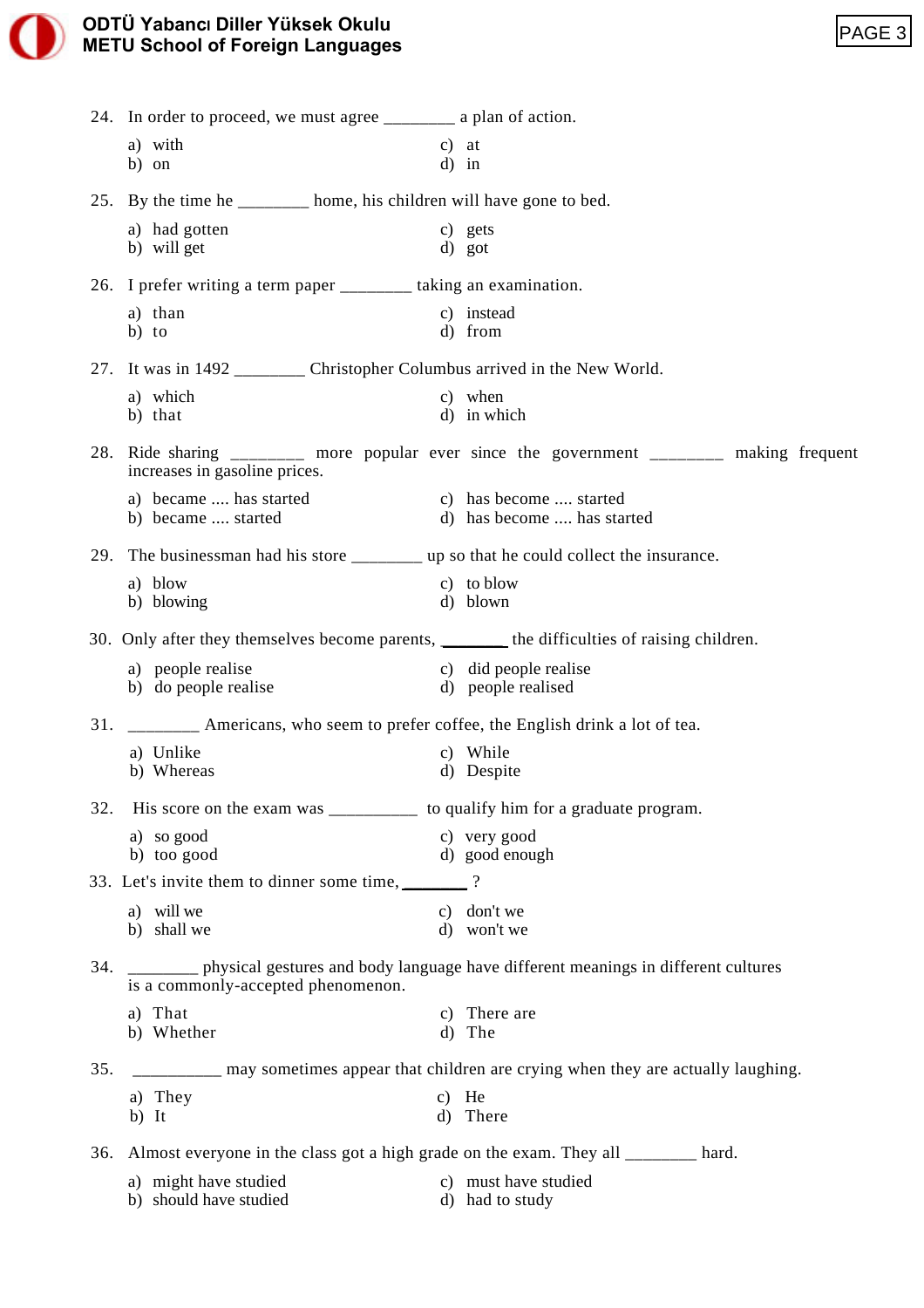

It was almost dark when we arrived  $\frac{37}{10}$  the hotel  $\frac{38}{10}$  we were planning to spend the night.

- 37. a) to 38. a) which
	-
	-
	-
	-
	-
	-
	-
	-
	-
	-
	-
	-
	-
	-
	-
	-
	-
	-
- 
- b) at b) what c)  $\frac{c}{d}$  b) what c) that c) that c) that d) where
	- c) that d) where

Virtually  $\frac{39}{2}$  improvement in plumbing systems was made  $\frac{40}{2}$  the time of the Romans until the 19th century.

|  | 39. a) not  |  | 40. a) from |
|--|-------------|--|-------------|
|  | b) no       |  | b) since    |
|  | c) none     |  | c) during   |
|  | d) not only |  | $d)$ by     |

The baby  $\underline{\hspace{1cm}41}$  from drowning by a quick-thinking teenager is making good progress and  $\underline{\hspace{1cm}42}$ to go home soon.

|  | 41. a) having saved |  | 42. a) is allowing  |
|--|---------------------|--|---------------------|
|  | b) being saved      |  | b) will be allowed  |
|  | c) saved            |  | c) allows           |
|  | d) was saved        |  | d) is being allowed |

Studies show that students with high self-esteem get  $-43$ , ratings from both themselves and their teachers than  $44$  with low self-esteem.

|  | 43. a) high    |  | 44. a) those |
|--|----------------|--|--------------|
|  | b) higher      |  | b) that      |
|  | c) very high   |  | c) ones      |
|  | d) the highest |  | d) others    |

A group of scientists working in eastern Kazakhstan \_\_\_45\_\_\_ an extraordinary discovery in the frozen wastes: a tiny tooth less than 2 mm across. It belongs to a pouched mammal, or marsupial, which makes it the first remains of a marsupial ever  $\underline{\hspace{1cm}46}$  in Asia.

|  | 45. a) reporting |  | 46. a) to be found |
|--|------------------|--|--------------------|
|  | b) has reported  |  | b) been found      |
|  | c) is reporting  |  | c) having found    |
|  | d) to report     |  | d) being found     |

It's a pity you  $\frac{47}{100}$  come to the picnic on Sunday. The weather was  $\frac{48}{100}$  cold but we \_\_\_49\_\_\_ warm by eating Sarah's wonderful homemade soup. The picnic basket was quite heavy on the way there, but it was \_\_\_50\_\_\_ lighter when we carried it home. We played volleyball on the beach until it started raining and  $\frac{51}{2}$  we came home – tired and wet, but feeling great.

| 47. | a) hadn't<br>b) shouldn't<br>c) wouldn't<br>d) couldn't |  | 48. a) rather<br>b) much<br>c) enough<br>d) too |  | 49. a) had to keep<br>b) would keep<br>c) have kept<br>d) were able to keep |
|-----|---------------------------------------------------------|--|-------------------------------------------------|--|-----------------------------------------------------------------------------|
| 50. | a) a lot<br>b) lots<br>c) a lot of                      |  | 51. a) when<br>b) after<br>c) then              |  |                                                                             |
|     |                                                         |  |                                                 |  |                                                                             |

d) lots of d) before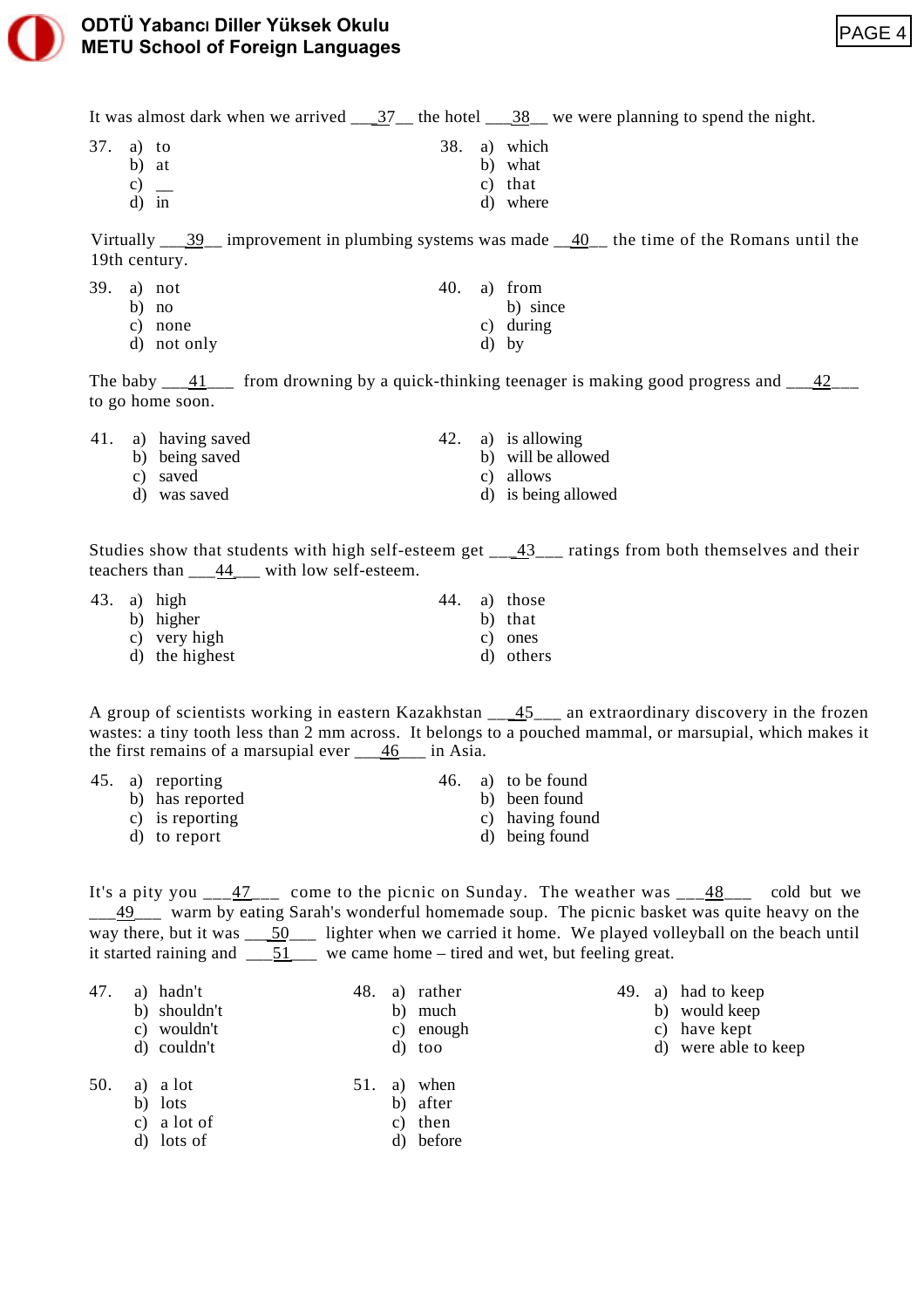

### **ODTÜ YabancI Diller Yüksek Okulu METU School of Foreign Languages**

A speaker delivering a persuasive speech can make use of the testimonial technique. The speaker chooses a person  $\overline{52}$  by the audience. Sometimes the person is local,  $\overline{53}$  more often he/she is a national figure. Names \_\_54\_\_\_ Abraham Lincoln, Susan B. Anthony, Dwight Eisenhower, and Martin Luther King inspire good feelings in the audience. The speaker then implies that if one of these heroic people \_\_\_55\_\_\_ there, that person would do something this way or that way. There is \_\_\_56\_\_\_ any evidence that these people ever spoke about the particular issue, but the speaker claims he or she knows 57 these famous people would feel.

| 52. | a)<br>b)<br>c)<br>d) | admiring<br>admired<br>admiringly<br>admirable  | 53. | a) because<br>b) indeed<br>c) but<br>d) also        |     | b)<br>C) | 54. a) for example<br>similar to<br>as<br>d) like |
|-----|----------------------|-------------------------------------------------|-----|-----------------------------------------------------|-----|----------|---------------------------------------------------|
| 55. | a)<br>b)<br>C)<br>d) | would have been<br>were<br>had been<br>would be |     | 56. a) seldom<br>b) sometimes<br>c) yet<br>d) still | 57. | a)<br>d) | however<br>b) that<br>c) how<br>why               |

It is widely believed that medical science has been gradually and systematically reducing civilisation's diseases. In the past,  $\frac{58}{2}$  ignorance and superstition that resulted in epidemics like the medieval plagues. However, during the 19th and 20th centuries, scientists finally managed to discover 59 infectious diseases and began to cure them with drugs and immunisation. Above all, improved technology and advances in anaesthesia enabled surgeons to carry out sophisticated operations; penicillin and antibiotics helped complete the advance. And yet, some people disagree.  $\qquad 60$  point out that more credit ought to be given to social reformers  $\underline{\hspace{1cm}} 61$  g for purer water and better sewage disposal so that  $\underline{62}$ . It is their opinion that the drugs and antibiotics merely speeded up the process.  $\underline{63}$  this

contribution was valuable, it did not lower the level of disease in general.

| 58. |                | a) that the combination of<br>b) it was the combination of<br>c) the combination of<br>d) there was the combination of | d) | 59. a) that caused<br>b) causing<br>c) whichever caused<br>what caused                                                                                   | 60. | a)<br>b)<br>C) | Those<br>They<br>Some<br>d) Others                      |
|-----|----------------|------------------------------------------------------------------------------------------------------------------------|----|----------------------------------------------------------------------------------------------------------------------------------------------------------|-----|----------------|---------------------------------------------------------|
| 61. | b)<br>C)<br>d) | a) whose campaigns<br>campaigned<br>who campaigned<br>being campaigned                                                 |    | 62. a) to improve living standards<br>b) it improves living standards<br>c) living standards should be improved<br>d) living standards could be improved | 63. | C)             | a) In spite of<br>b) Nonetheless<br>While<br>d) Even so |

The origins of baseball probably stretch back to 1839, \_\_64\_\_\_ Abner Doubleday, a civil engineering student, laid out a diamond-shaped field at Cooperstown, New York and attempted \_\_65\_\_\_ the rules governing the playing of  $\underline{\hspace{1cm}} 66$  games as 'town ball' and 'four old cats', the ancestors of baseball. By the end of the Civil War, interest \_\_\_67 \_\_ the game had grown rapidly. There were over 200 teams or clubs, \_\_\_68\_\_\_ toured the country playing rivals. They belonged to a national association of ' Baseball Players' that had proclaimed a set of standard rules. These teams were amateurs or semi-professionals, but as the game waxed in popularity, it offered opportunities for profit, and the first professional team, the Cincinnati Red Stockings, \_\_\_69\_\_\_ in 1869. Other cities soon fielded professional teams, and in 1876 the present National League  $\frac{70}{10}$ .

| 64. | a)<br>b)<br>C)<br>d) | at which<br>then<br>when<br>in that | 65. |    | a) standardizing<br>b) to standardize<br>c) standardization<br>d) standardize | 66. | C) | a) the<br>b) same<br>some<br>d) such |
|-----|----------------------|-------------------------------------|-----|----|-------------------------------------------------------------------------------|-----|----|--------------------------------------|
| 67. |                      | 1n                                  | 68. | a) | some                                                                          | 69. |    | a) appeared                          |
|     | b)                   | for                                 |     |    | b) those of which                                                             |     |    | b) had appeared                      |
|     | C)                   | about                               |     |    | c) some of which                                                              |     |    | c) was appearing                     |
|     | d)                   | with                                |     |    | d) of which                                                                   |     |    | d) has appeared                      |

- 70. a) organised
	- b) was organised
	- c) had been organised
	- d) had organised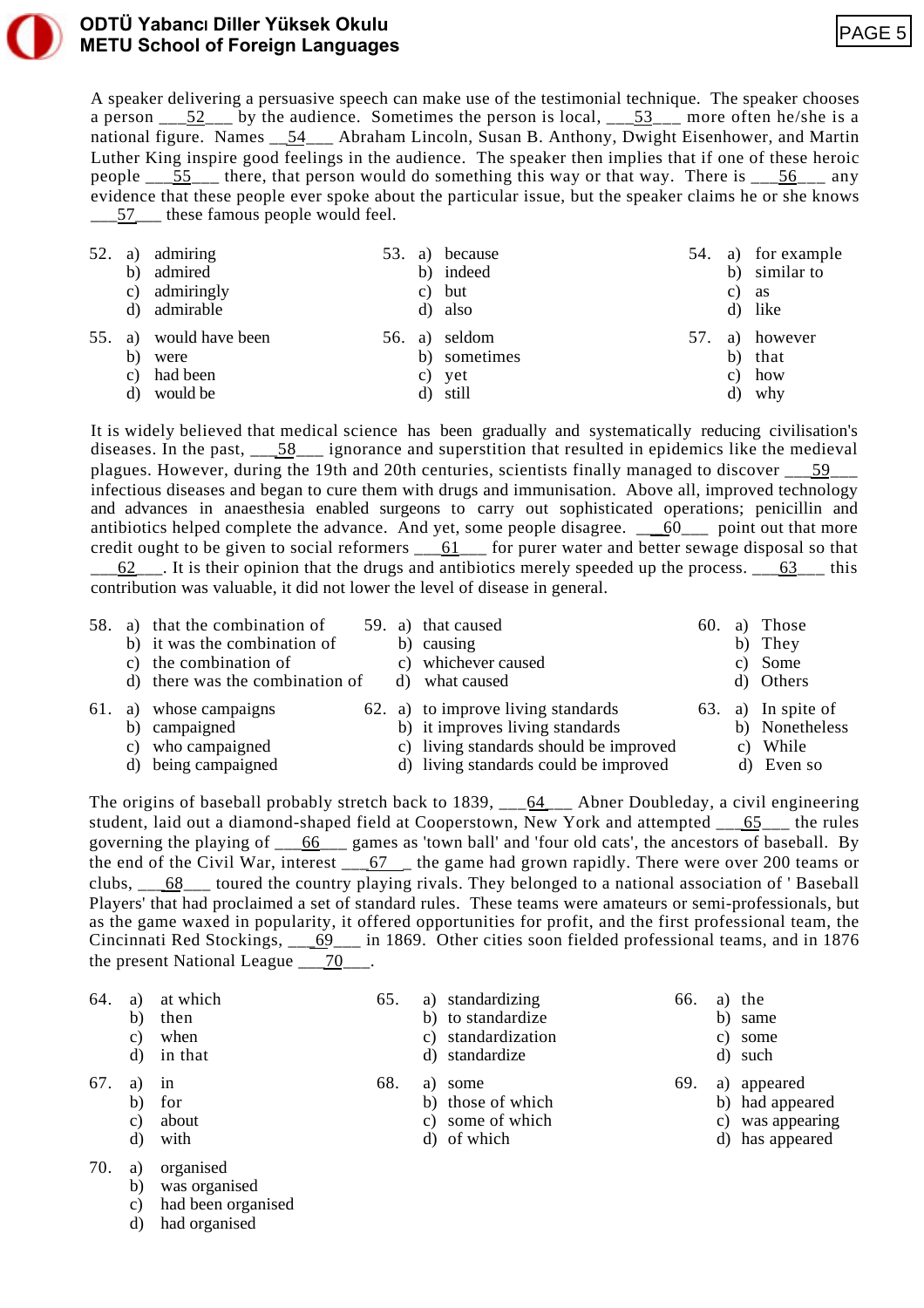# **PART II COMPREHENSION (1 pt. each; 65 pts.)**

### **SECTION 1 : VOCABULARY**

#### **Questions 71-80**

**On your answer sheet, mark the alternative which is closest in meaning to the underlined word or phrase.**

71. He devised a folding toothbrush for travellers.

| a) sold    | c) invented  |
|------------|--------------|
| b) brought | d) described |

72. Before landing the plane, the pilot checked with the tower for verification of her location.

| a) information about | c) mention of      |
|----------------------|--------------------|
| b) guidance on       | d) confirmation of |

73. Eagles deliberately position their nests in high trees or on cliffs away from other animals.

- a) intentionally c) conveniently b) independently d) constantly
- 74. Rhythm, although associated most often with music, is a component of poetry as well.
	- a) an element c) a virtue b) an attraction d) a material
- 75. Most of the conversation between the men was intelligible.

| a) rapid        | c) understandable |
|-----------------|-------------------|
| b) disagreeable | d) negotiable     |

76. Proper insulation prevents heat loss during the winter and allows the building to remain cool in summer.

- a) aids c) reduces
- b) stops d) produces

77. It is inevitable that smoking will damage your health.

| a) invading  | c) unavoidable |
|--------------|----------------|
| b) unhealthy | d) intriguing  |

78. Do you think your question is pertinent to the matter we are discussing?

- a) perceptive c) discriminating b) relevant d) apparent
- 79. The teacher asked the student to eliminate all the long sentences from the text.

| a) replace  | c) cut down   |
|-------------|---------------|
| b) take out | d) substitute |

80. Fish have lived on the earth longer than any other backboned animal and have shown great diversity throughout their lifespan.

| a) | variation     | c) evolution    |
|----|---------------|-----------------|
|    | b) adaptation | d) satisfaction |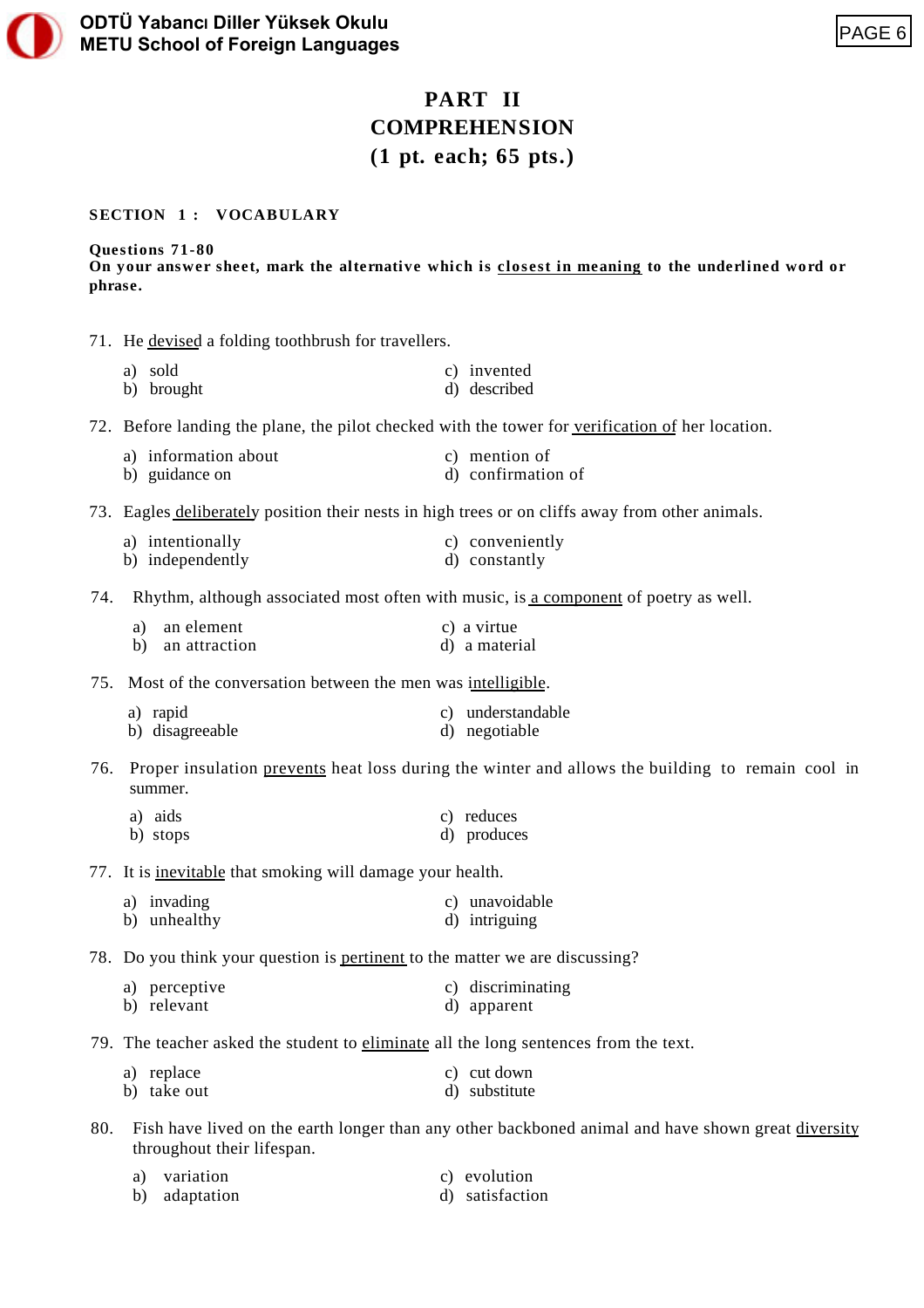### **ODTÜ YabancI Diller Yüksek Okulu METU School of Foreign Languages**



### **Questions 81-90**

**On your answer sheet, mark the alternative which best completes the meaning of each sentence.**

|     | of having double standards.                                                                    | 81. A politician's private life should be _______ with his political beliefs so that people won't accuse him |
|-----|------------------------------------------------------------------------------------------------|--------------------------------------------------------------------------------------------------------------|
|     | a) reasonable                                                                                  | c) constant                                                                                                  |
|     | b) considerate                                                                                 | d) consistent                                                                                                |
|     | 82. I can't possibly ________ with such behaviour in class so try to control yourselves.       |                                                                                                              |
|     | a) get away                                                                                    | c) put up                                                                                                    |
|     | b) get on                                                                                      | d) put away                                                                                                  |
|     | so that he could take action immediately.                                                      | 83. The governor faxed a message to the Ministry of Interior Affairs and demanded a(n) _______ reply         |
|     | a) urgent                                                                                      | c) genuine                                                                                                   |
|     | b) accurate                                                                                    | d) rational                                                                                                  |
|     | 84. The girl's _________ in Spanish made her a valuable translator.                            |                                                                                                              |
|     | a) competition                                                                                 | c) eagerness                                                                                                 |
|     | b) competence                                                                                  | d) encouragement                                                                                             |
|     |                                                                                                | 85. People work very hard all their lives to _______ as many material possessions as possible.               |
|     | a) accumulate                                                                                  | c) require                                                                                                   |
|     | b) acknowledge                                                                                 | d) realise                                                                                                   |
|     | 86. Aspirin has become a widespread drug due to its ability to _________ all kinds of pain.    |                                                                                                              |
|     | a) devastate                                                                                   | c) accelerate                                                                                                |
|     | b) alleviate                                                                                   | d) enhance                                                                                                   |
|     | 87. Jack _______ needs to be looked after. He cannot possibly continue his life as a bachelor. |                                                                                                              |
|     | a) exceptionally                                                                               | c) indefinitely                                                                                              |
|     | b) in particular                                                                               | d) desperately                                                                                               |
|     | 88. The long-term _______ of the break up of the Soviet Union are still far from clear.        |                                                                                                              |
|     | a) reasons                                                                                     | c) implications                                                                                              |
|     | b) interactions                                                                                | d) solutions                                                                                                 |
| 89. |                                                                                                | Some people compare the _______ of a second language to the way a baby learns his first language.            |
|     | a) experience                                                                                  | c) adoption                                                                                                  |
|     | b) exception                                                                                   | d) acquisition                                                                                               |
| 90. | Being so hard-working and efficient, he _________ a promotion.                                 |                                                                                                              |
|     | a) deserves                                                                                    | c) supports                                                                                                  |
|     | b) avoids                                                                                      | d) invites                                                                                                   |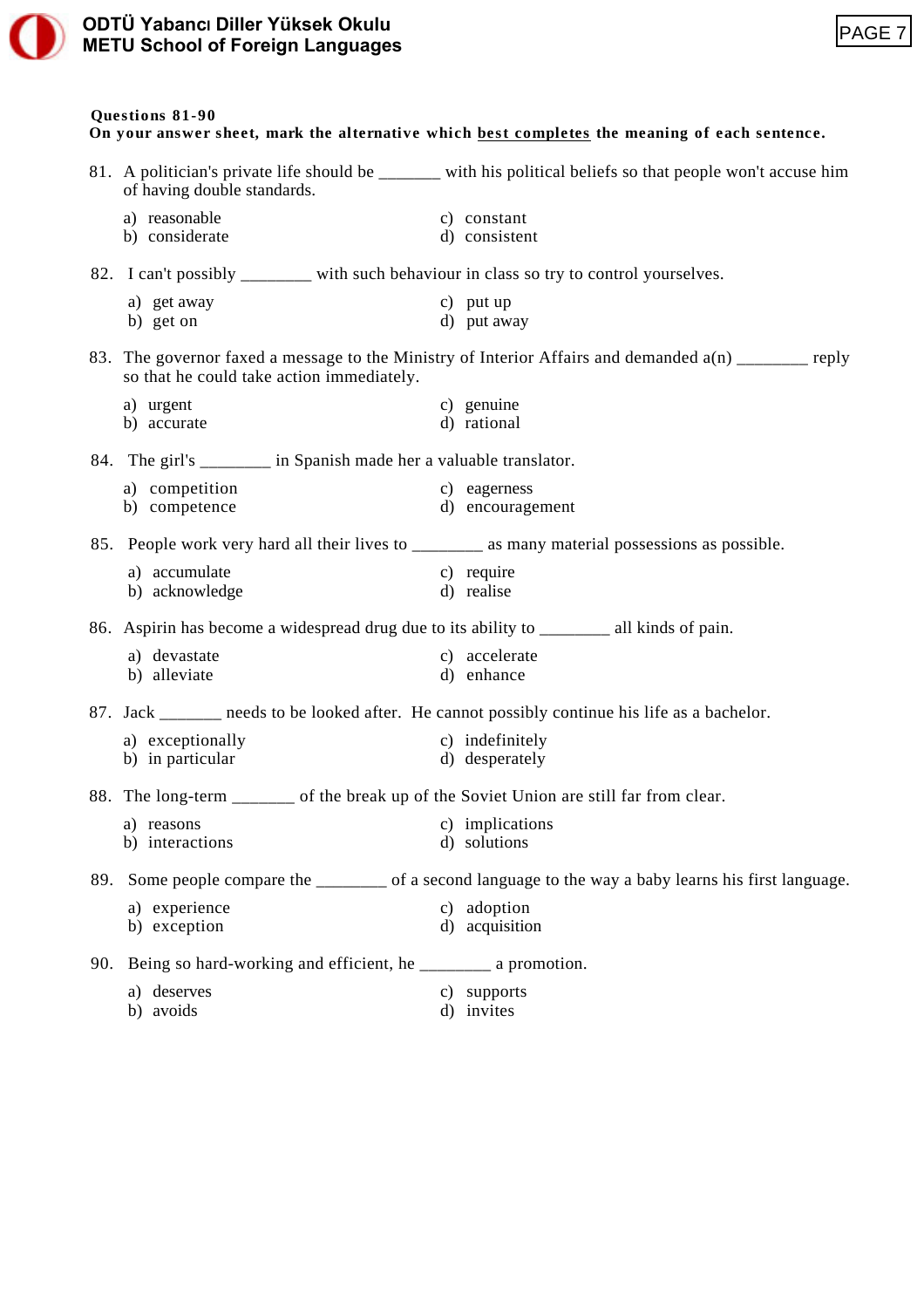

# **SECTION 2 : LOGICAL SEQUENCE**

### **Questions 91-98**

## **On your answer sheet, mark the alternative which best completes each sentence or thought.**

- 91. Corporations are starting to reach the conclusion that desk-bound jobs constitute occupational hazards, so they are spending large sums of money on medical care to keep their employees physically and mentally healthy and productive. \_\_\_\_\_\_\_
	- a) The cause and cure of backaches are not always easy to pinpoint, even though thousands of employees are afflicted with back ailments.
	- b) Such expenditures have shaken large corporations into a realisation that drastic measures need to be taken to get desk-bound employees out of their seats.
	- c) In ten years' time, most companies will have abandoned such programs due to their adverse effects on the health of employees.
	- d) An official report has been released blaming corporations for the back ailments of their employees.
- 92. Many people who have to start the day early find it difficult to wake up properly. For some of them, the solution is to drink two cups of coffee. Taken in reasonable amounts, the stimulating caffeine can .
	- a) only be found in tea, coffee and cola
	- b) produce certain unpleasant side effects
	- c) help some people to work more efficiently
	- d) give the feeling of being wide awake
- 93. It is undeniable that TV has very adverse effects on child psychology. Nevertheless, \_\_\_\_\_\_\_.
	- a) many parents are very selective when choosing the right programs to watch
	- b) they can learn a great deal from TV in spite of the harm it causes to their eyes
	- c) parents seem to be quite reluctant to choose the right programs for their children
	- d) many people just can't give up watching violent movies on TV
- 94. Plastic furniture is light-weight and comfortable. Furthermore, \_\_\_\_\_\_\_.
	- a) it is less expensive than wood furniture
	- b) it is rarely used for interior decoration
	- c) detergents change its colour
	- d) it breaks under excessive weight
- 95. When a man competes, it seems winning becomes his primary objective. \_\_\_\_\_\_\_
	- a) Therefore, competition is the motivating feature of the modern capitalistic system.
	- b) In fact, in the effort to avoid losing, he may ignore the moral aspects of competition.
	- c) Similarly, the competitive structure of American society is responsible for the pressure felt by the average male.
	- d) Indeed, on certain occasions, a man would favour his family, leisure-time activities and arts to competition.
- 96. We think of learning and memory as somehow separate functions. On the contrary,
	- a) studies on memory show that it has a distinct function
	- b) there is interaction between the two
	- c) they are stimulated by external factors
	- d) the brain coordinates all parts of the human body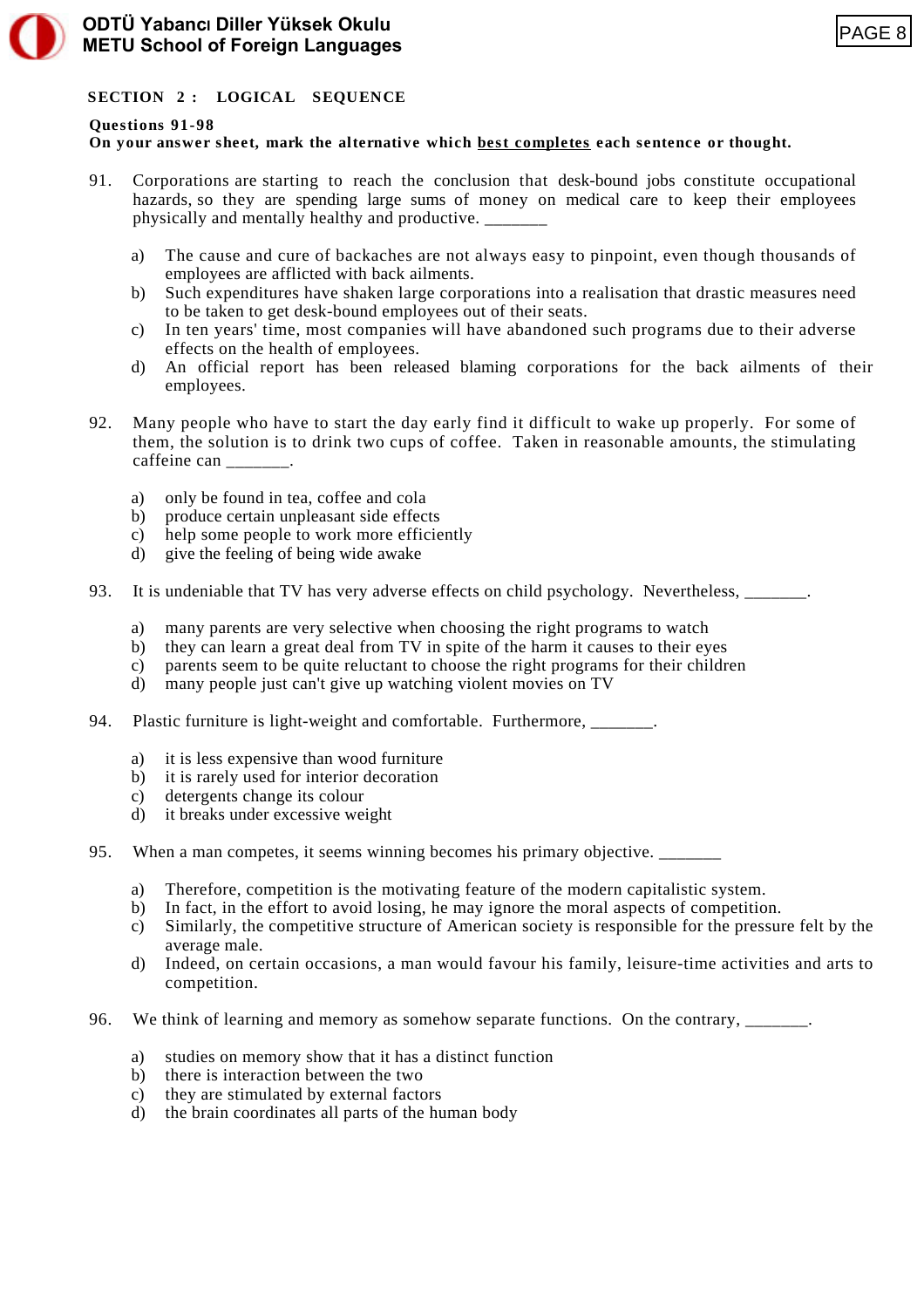

**ODTÜ YabancI Diller Yüksek Okulu**

# ODTÜ Yabancı Diller Yüksek Okulu<br>METU School of Foreign Languages

- 97. Men tend to be attracted by the speed of their computers. On the other hand,
	- a) women are much more interested in the machine's utility
	- b) technology means everything to them
	- c) women imitate men in their pursuit of speed
	- d) they are aware that computers are only machines
- 98. It is a well-known fact that divorce is an unpleasant experience for all the members of a family. As a result.
	- a) whether or not to get a divorce should be the choice of the couple involved, not other people
	- b) people who do not love each other should never attempt such a thing
	- c) the children of divorced parents suffer from psychological problems
	- d) such a decision should not be made without considerable thought

### **SECTION 3 : SUPPORTING IDEAS**

### **Questions 99-101**

**In the following items, three of the alternatives support the main statement or idea and one does** not. Mark the alternative that DOES NOT support the given topic statement.

- 99. DNA tests seem to solve many problems.
	- a) They can determine fatherhood.
	- b) Institutes have to have costly lab equipment to conduct them.
	- c) Criminals can easily be identified by DNA tests.
	- d) The probability of certain diseases can be detected by such tests.
- 100. Apart from being a means of communication, human language is one of the principal means of all mental activities.
	- a) Human language is, among other things, a means of thought, introspection and problem solving.
	- b) Along with other peculiarly human capacities, language is involved in the most important human characteristic - foresight.
	- c) Language keeps us aware of past and future, of continuity of existence and its extension beyond what is immediately sensed.
	- d) Human language, which is a system of interpersonal communication, is absolutely distinct from any system of communication used by other animals.
- 101. No matter how broad minded and modern we become, we cannot get rid of the tendency to see women as second-class citizens.
	- a) Even though today's woman has become a member of the work force, her primary role continues to be that of homemaker.
	- b) In business life, there still seems to be discrimination against women.
	- c) Many working women complain that even though they contribute to the family budget, they don't have a say in making decisions as far as purchases are concerned.
	- d) More and more women are experiencing the privilege of being helped by their husbands despite the negative reactions from other men in the society.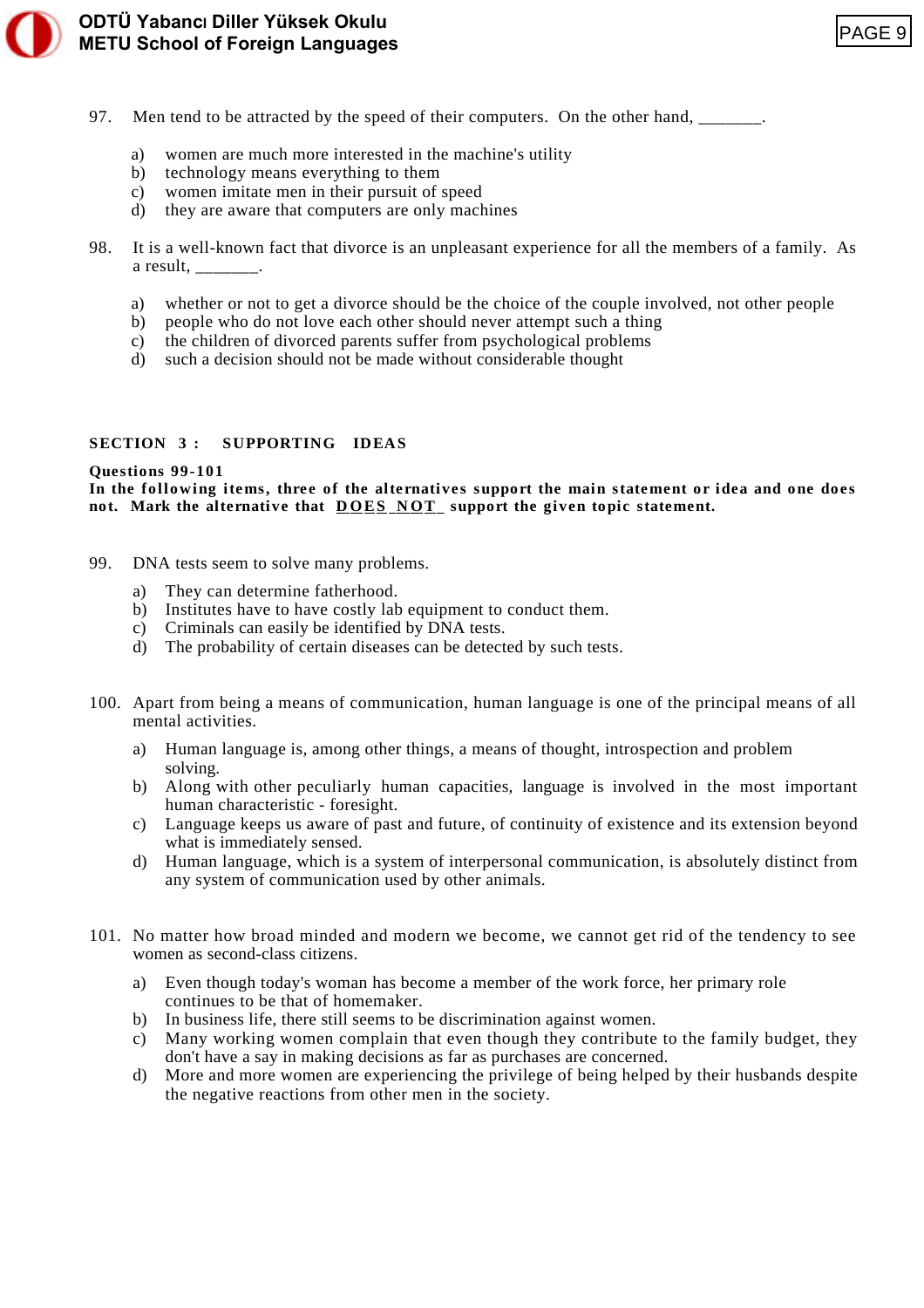# **SECTION 4 : PARAGRAPH COMPLETION**

### **Questions 102-105**

# **Mark the alternative which best completes each paragraph.**

- 102. The wild turkey existed in great numbers when the settlers first arrived in America. \_\_\_\_\_\_\_\_\_ The axe, the plough and the gun are blamed for the decline of the wild turkey. Recent game propagation laws prohibit the shooting of anything but the bearded animals, usually males, to protect the brooding hens.
	- a) This great number seems to be a result of a combination of factors.
	- b) These days, however, their numbers have decreased so much that they can no longer be found in some states.
	- c) It is said that this particular breed of turkey is still found in abundance in many states of America.
	- d) This breed of turkey owes a lot to the settlers who attempted to increase the size of its population.
- 103. The fundamental components of the environment are plants, animals, minerals and water. When their inter-relationship does not change much from year to year, we observe a balance of nature. As an example, the minerals taken from the soil are restored, and the plants that die

are replaced by similar plants.

a) That is, the addition of plants, animals, minerals and water is equivalent to the quantity that has been removed.

b) After the balance of nature is disturbed, a period of rehabilitation must occur.

c) Sometimes, however, the balance of nature is disturbed either by a geological change or a local agitation.

d) The first life to appear is called pioneer flora and fauna, which is very temporary and soon replaced by other forms of life.

- 104. Balloons have recently been used in a new medical procedure, known as balloon valvuloplasty, to open up stiffened heart valves in aging adults. The four valves in the heart keep the blood going in the right direction, and if the valves become stiff, the result can be deadly. \_\_\_\_\_\_\_\_\_\_\_ The inflated balloon will split the valves apart, allowing them to open and close more freely.
	- a) In the past, several other procedures were used to open stiff valves.
	- b) This procedure has been done since 1979 in children with valve disease, but it has just recently been done with adults.
	- c) In this procedure, a small balloon is inserted into the heart and then inflated with a saline solution for up to forty seconds.
	- d) After this procedure, the patient can be given a local painkiller and can leave the hospital in a few days.
- 105. Earthquakes are caused by the movement of 50-mile-thick plates that comprise the earth's crust. More than two thousand earthquakes occur daily somewhere on our planet, but about 95 percent of them are too weak to be felt except by sensitive seismometers. Each year, however, about ten powerful earthquakes strike somewhere on earth, causing extensive damage and loss of life.

a) A strong earthquake can virtually destroy a city in seconds, leaving thousands of people dead, injured or homeless.

b) Of those that are felt by humans, most cause relatively little damage, particularly if they occur in sparsely populated areas.

- c) A mild earthquake may do no more than rattle windows; a severe earthquake can devastate a city and reduce it to a pile of debris.
- d) Scientists have observed that certain phenomena seem to occur before an earthquake as the pressure within the plates intensifies.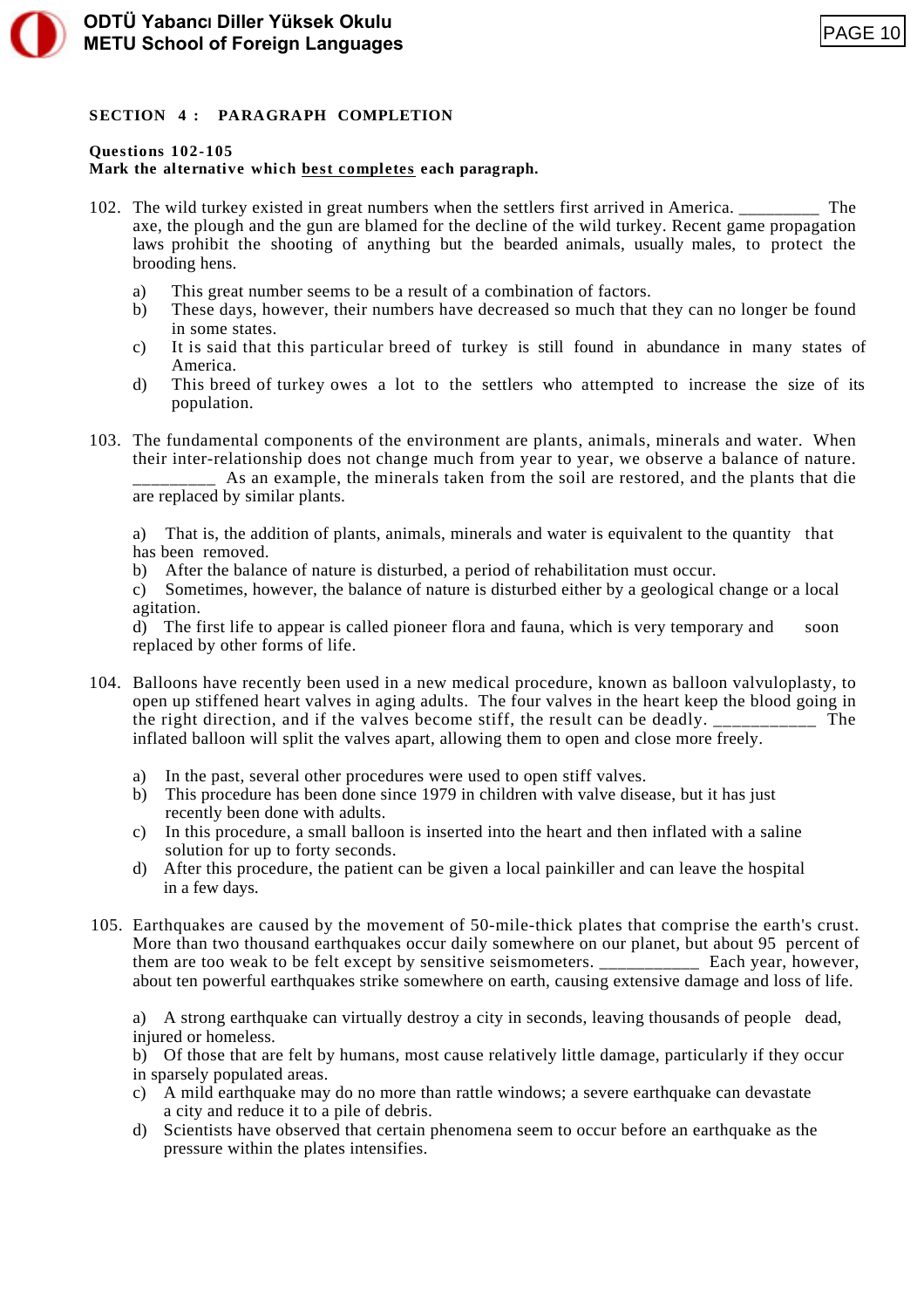

### **SECTION 5 : TEXT COMPREHENSION**

### **Questions 106- 135**

**On your answer sheet, mark the alternative which best answers the question or completes the statement about the text.**

Deliberate car-wrecking exhibitions, known as demolition derbies, may be safer than you think. The cars used are reinforced in places that might give way on impact, injuring the driver, so now the process of wrecking cars while keeping the person inside safe has practically been reduced to a science.

106. According to the text,

- a) demolition derbies appear to be more dangerous than they actually are
- b) it is against the rules of the derbies to make any changes in the car
- c) if the car is wrecked, the driver always has at least minor injuries
- d) scientific studies indicate that demolition derbies should be prohibited

Our New Pacific Budget Fares:

Just \$690 round trip to Manila

3 Just \$698 round trip to Hong Kong or Taipei from San Francisco or Los Angeles.

You can fly to the Orient on one of our daily 747 flights with confirmed reservations and at big discount off Economy Fare, too. To qualify for our special fare you must buy your ticket at least 21 days in advance 6 of when you plan to leave. Your flight will be confirmed seven to fourteen days before the week you take off. Fifty percent rebates in the case of change or cancellation.

- 107. According to the text, the flights  $\blacksquare$ 
	- a) leave three times a day c) are cheaper than Economy Fare
		-
	- b) are sometimes on 747s d) are confirmed 21 days in advance
- 
- 108. To arrange for a flight, the passenger must  $\blacksquare$ .
	- a) buy a ticket one month in advance
	- b) notify the airline of the exact date he will leave
	- c) give seven to fourteen days' notice if he wants all his money back
	- d) be willing to take the flight assigned to him
- Writers of advertisements are amateur psychologists. They know just what will appeal to our instincts and emotions. In general, there are three major areas in our nature at which advertising aims – preservation, 3 pride and pleasure. Preservation, for example, relates to our innate desire to live longer, know more, and look better than our forefathers did. Pride encompasses all sorts of things - our desire to show off, to brag about our prosperity or our good taste, to be one of the elite. We all want to enjoy the fruits of our 6 labours, and this is where the pleasure principle comes in. We want to be entertained, to eat and drink well, and to relax in comfortable surroundings.

109. An advertisement about the effects of vitamins on our body would probably appeal to our sense of

\_\_\_\_\_\_\_\_\_.

- 
- a) preservation c) pleasure
- b) pride d) all of the above
- 110. Based on the information given in the text, in which of the following situations would you feel proud?
	- a) Sitting by a poolside drinking cocktails c) Owning three expensive cars
	- b) Looking 35 at the age of 50 d) Sleeping in a water bed
- -
- 
- 111. Successful advertisers \_\_\_\_\_\_\_\_\_.
	- a) are aware of human nature c) satisfy all our desires
	- b) have strong instincts and emotions d) try to entertain us
- -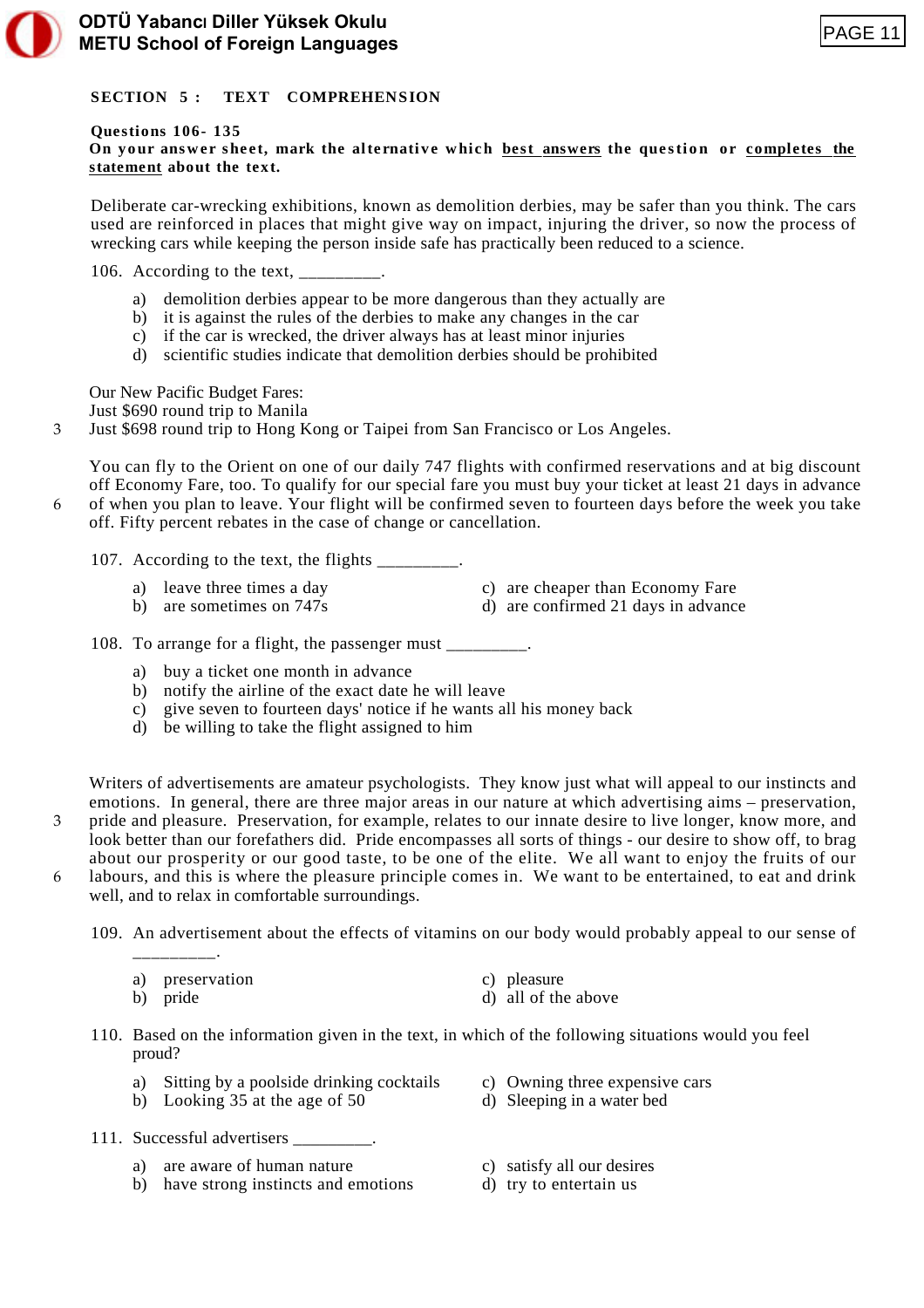

Joan is fourteen years old, a bright student, and suffering from self-imposed starvation. She has anorexia nervosa. Anorexia means 'without appetite' and nervosa means 'of nervous origin'. One morning six months ago Joan looked at herself in the mirror and decided she needed to lose some weight. Then 1.65 meters tall and weighing 50 kilos, she presently weighs 37 kilos and is in the 5 hospital where she is undergoing psychiatric treatment and being fed intravenously.

What happened to Joan? Why has she ruthlessly starved herself nearly to death? Joan is a typical anorexic - an adolescent girl who refuses to eat for the purpose of rebelling against the pressures imposed upon her by the adult environment. Family members - sometimes the mother, sometimes the father, sometimes both - require her to achieve more than they have in their lives. In her mind, school 10 unites with her family to push her forward. Submissive for years, what does she finally do? She refuses food, says no to the two forces that are pushing her. Instead of growing into a mature woman, she holds back her physical growth by self-imposed starvation. In fact, she regresses to childhood, to the stage when she lacked curves. No one expected much from her then, and she was dependent upon adults who gave her love and approval without demanding anything from her in return.

15 Anorexia nervosa, formerly not recognised as a disease, has become common among adolescent girls. Today the cure is prolonged treatment by a psychiatrist who initiates discussion among family members and the patient to determine the causes and ways to eliminate them in the future.

| 112. In line 1, 'self-imposed' means<br>oneself. |  |  |  |  |  |
|--------------------------------------------------|--|--|--|--|--|
|--------------------------------------------------|--|--|--|--|--|

- a) evaluated by c) impressed by b) participated in d) forced on
- 
- 113. In line 17, 'them' refers to the  $\frac{1}{2}$ 
	- a) family members c) causes
	- b) family members and the patient d) causes and ways
- 114. The root of anorexia nervosa is \_\_\_\_\_\_\_\_\_.
	- a) lack of appetite c) adolescence
	- b) psychological problems d) physical deficiencies
- 115. It can be inferred from the text that those who have anorexia nervosa \_\_\_\_\_\_
	- a) generally have ambitious parents
	- b) were fat in their childhood
	- c) want to look more attractive
	- d) can be cured by a short treatment

116. According to the text, \_\_\_\_\_\_\_\_.

- a) the origin of anorexia nervosa lies in a happy childhood
- b) anorexia nervosa is a reaction against neglectful parents
- c) anorexic adolescents prefer life at school to family life
- d) anorexic adolescents do not want to take on the responsibilities of adulthood
- 117. The main idea of paragraph 2 is that
	- a) an anorexic is most likely to be an adolescent
	- b) an anorexic is in rebellion against the pressures in her environment
	- c) Joan regressed to childhood because she thought she looked prettier then
	- d) Joan's parents wanted her to succeed in doing the things they couldn't do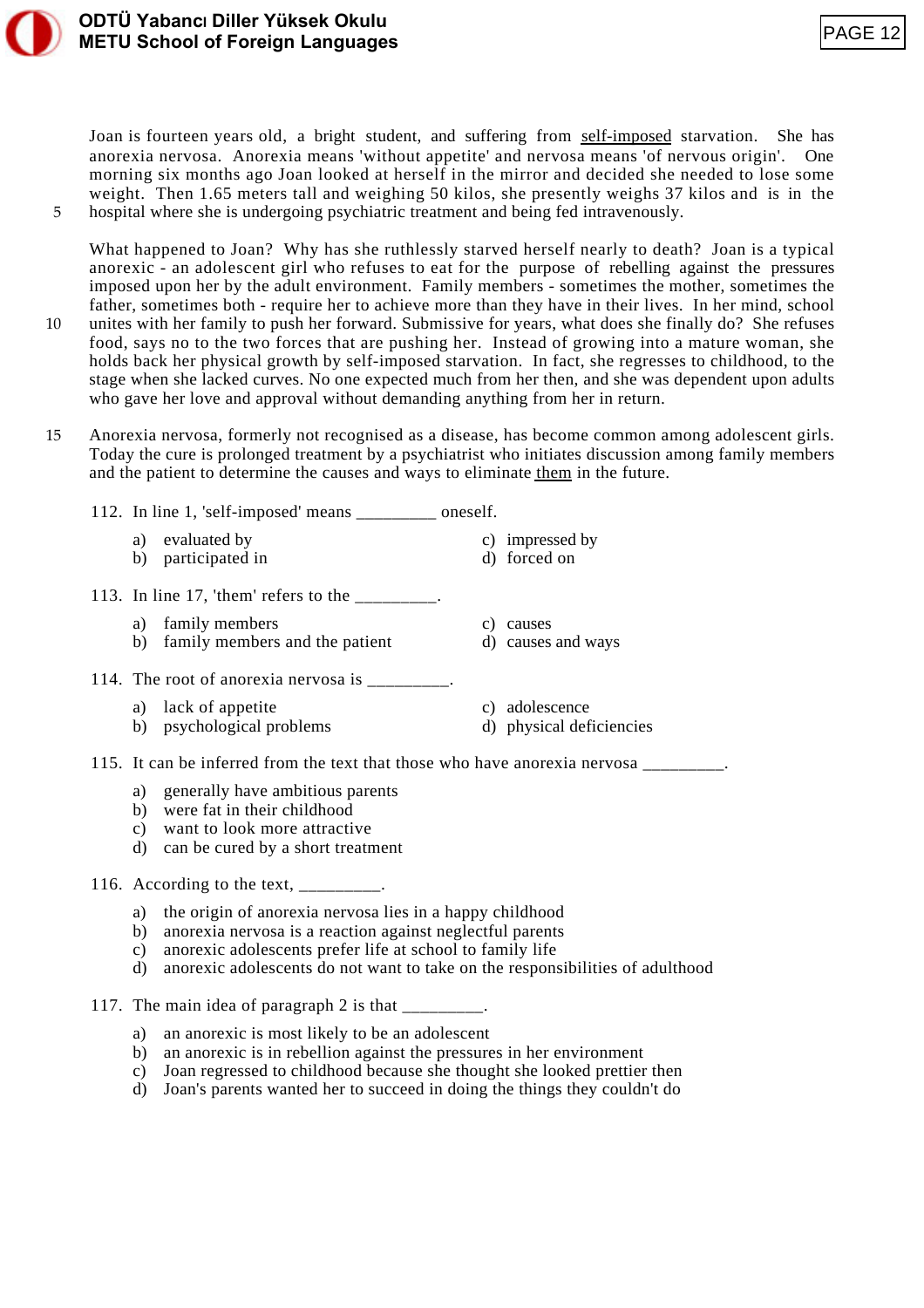

# **ODTÜ YabancI Diller Yüksek Okulu METU School of Foreign Languages**

America has tried to combat its epidemic alcohol problem with everything from expensive therapies to prohibition. By contrast, the Chinese have long relied on a simple and inexpensive remedy, an extract of kudzu root. Now American researchers confirm that it appears to be extraordinarily effective. A recent survey revealed that 80 percent of Chinese alcoholics who took Radix Puerariae for two to four weeks 5 stopped craving a cold one. The herb, sold over the counter like aspirin, not only kills the desire for liquor, but according to Chinese herbalists, also improves the function of vital organs adversely affected by alcohol.

So why isn't this miracle herb being used in the United States? The Food and Drug Administration requires a more convincing proof than a billion Chinese. And they may soon have it. A team of Harvard 10 researchers reports that the kudzu extract apparently works on another group of alcoholics - hamsters. The furry rodents are among nature's most natural drunks; given the choice between alcohol and water, they'll choose the booze every time. But, according to a paper published by the National Academy of Sciences, the hamsters cut their alcohol consumption in half after sipping a synthetic form of kudzu extract. And it had no effect on their other eating or drinking habits. "They reacted to it in the same 15 way the Chinese herbalists say their patients do," says Bert Valee, a Harvard Medical School biochemist.

The researchers don't know why the kudzu works. But they're planning to move quickly to human trials. A successful test could result in an anti-alcohol treatment being made widely available in the United States within a few years. And then your hamster will have no excuse for his hangover.

- 118. According to the text,  $\frac{1}{2}$ 
	- a) America has more advanced and effective therapies for alcoholism than elsewhere in the world
	- b) the kudzu root cure for alcoholism is more popular in America than in China
	- c) there is more than one positive effect of the kudzu root
	- d) the kudzu root actually worked on 20% of the Chinese alcoholics
- 119. In line 5, the expression 'craving a cold one' possibly means \_\_\_\_\_\_\_\_\_.
	- a) wanting to drink liquor
	- b) eating kudzu root
	- c) having colds
	- d) giving up alcoholic beverages
- 120. It can be understood from the text that the US Food and Drug Administration \_\_\_\_\_\_\_\_\_.
	- a) has already licensed kudzu root in the US
	- b) is extremely cautious about giving licenses to new products
	- c) has been influenced by the experiences of a billion Chinese
	- d) is acting on some Harvard researchers' reports
- 121. Hamsters are small, grass eating animals which  $\blacksquare$ .
	- a) love to drink alcohol
	- b) hate water
	- c) are unaffected by the kudzu root
	- d) are used by the Food and Drug Administration for tests
- 122. According to the text, which of the following statements is **NOT TRUE**?
	- a) Lab experiments using kudzu root on human beings have not yet been made in the US.
	- b) Both the Chinese herbalists and the Harvard researchers use kudzu root in treating humans.
	- c) In the near future, kudzu root may be used in the US for treating alcoholism.
	- d) The Chinese and the American approaches to medicine are quite different.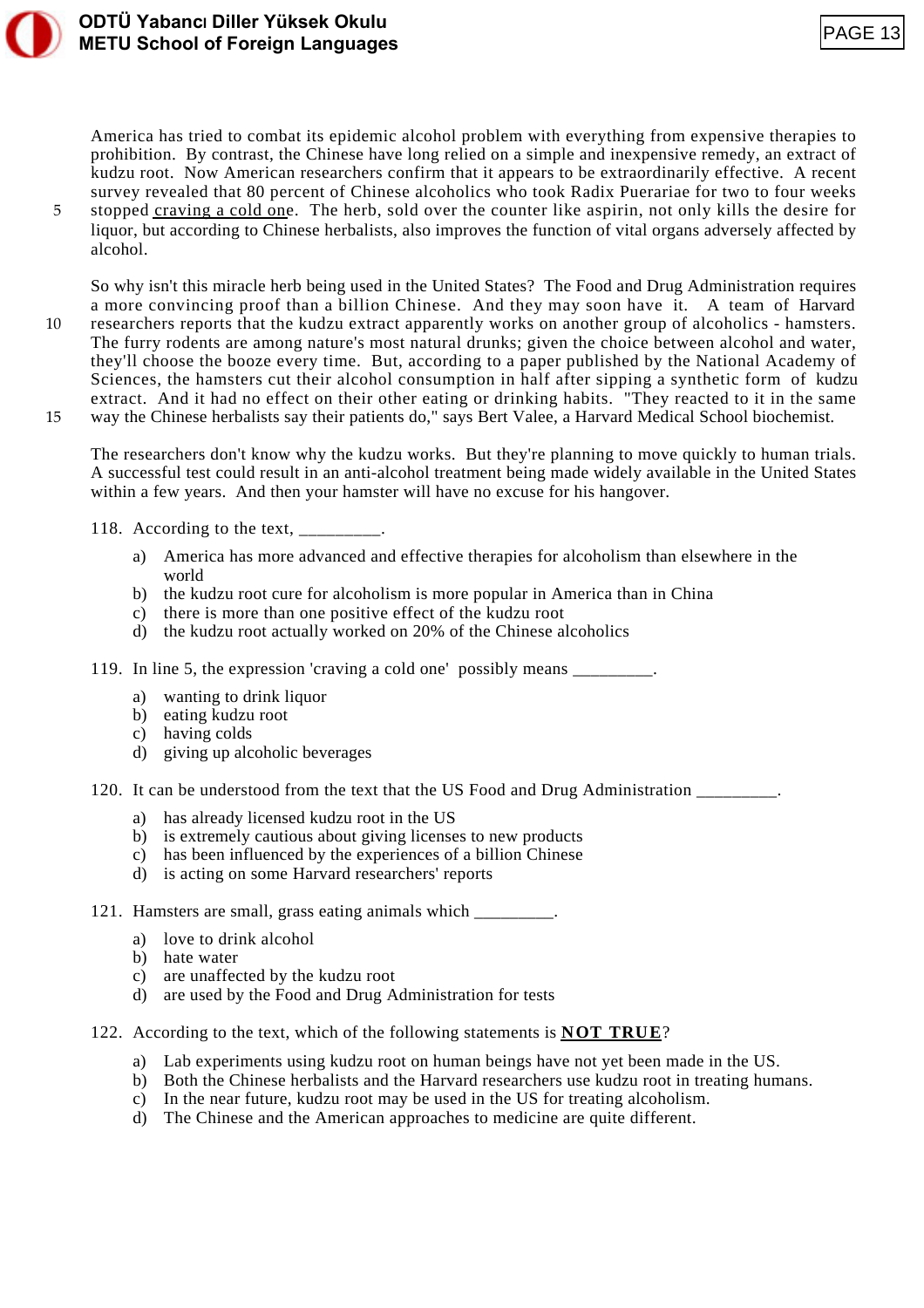

Before the Nobel Prize in literature was awarded to John Steinbeck in 1962, only five Americans had been previously thus honoured, the most recent being Ernest Hemingway in 1954 and William Faulkner in

5 1949. Steinbeck had been considered on those occasions and also in 1945. As the honour is by far the greatest any writer can receive, Steinbeck was elated. The feeling of elation was tempered slightly, however, by the observation expressed by Steinbeck in 1956, that recipients of the Nobel Prize seldom write anything of value afterwards. He cited Hemingway and Faulkner as examples, minimizing the point that by the time of their selection most writers had already written their best work. At the age of sixty,

10 when he received the award himself, Steinbeck wrote to a friend that he would not have accepted the award had he not believed that he would continue to write well, that he "could beat the rap." Like his contemporaries, and others as well, however, he did not.

There was no expectation or need that the writer do so, for Steinbeck had long since made his remark in modern American literature.

123. According to the passage, Steinbeck observed that authors who receive the Nobel Prize for literature \_\_\_\_\_\_\_\_\_.

- a) had already finished writing popular works
- b) should follow the examples of Hemingway and Faulkner
- c) rarely write significant works afterwards
- d) are among the greatest contemporary writers

124. Steinbeck was sixty years old in \_\_\_\_\_\_\_\_.

| a) $1949$ | c) $1956$ |
|-----------|-----------|
| b) $1954$ | d) $1962$ |

125. According to the passage, Steinbeck wrote his best work  $\overline{\phantom{a}}$ 

- a) before receiving the Nobel Prize c) while he was feeling elated
- b) in an expressive style d) guided by his contemporaries
- 126. Before 1949, how many Americans had received the Nobel prize for literature?

| a) Two   | c) Four |
|----------|---------|
| b) Three | d) Five |

127. In the second paragraph, the phrase 'do so' refers to \_\_\_\_\_\_\_\_\_.

- a) feel elated at receiving the Nobel Prize
- b) accept the Nobel Prize if nominated
- c) write well after receiving the Nobel Prize
- d) honour Nobel Prize winners of the past

128. The author's attitude toward John Steinbeck is that he \_\_\_\_\_\_\_\_.

- a) was an exceptionally different author
- b) should have received the Nobel Prize earlier
- c) wrote equally well throughout his life
- d) earned his reputation well before 1962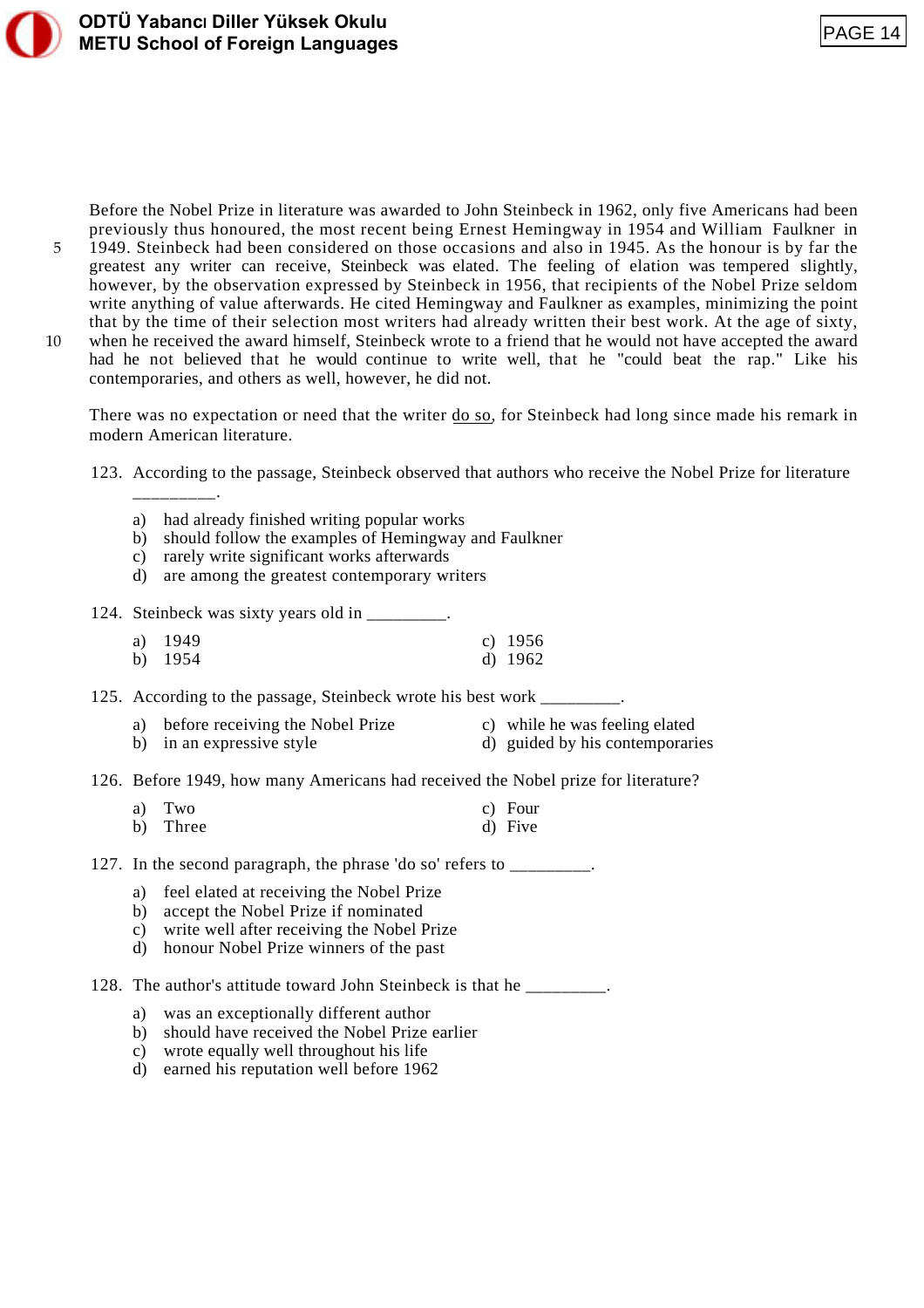

The Indians of the Andes call it Camanchaca, the wetting fog. When the cold air rising from the icy Humboldt current collides with the warm air over the sunbaked Chilean coast, it forms a thick, white ribbon of mist that hugs the high ridge above Chungungo, 600 kilometers north of Santiago. But the Camanchaca clouds never burst into rain - by afternoon, the sun burns them away and the landscape 5 remains arid as any desert. The lack of rainfall made agriculture almost impossible, and even basic needs like drinking water and sanitation became luxuries. A shower was a rare luxury, and vegetables came from the market 80 kilometers away.

But fortunes have changed for Chungungo's 320 residents. It was no sudden climatic shift – the village still receives only about 40 centimeters of rain a year – but rather the adaptation of traditional 10 technologies to harvest the Camanchaca. High on the ridge overlooking the town, near the abandoned El Tofo iron mine, several dozen pairs of wooden posts have been planted in the ground. Strung between them are giant nets made of fine polypropylene. Like great spider webs, these nets capture the fog, trapping pearls of water in the fine mesh. The droplets slowly trickle down the mesh into a plastic trough, and gravity does the rest. The troughs drain into rubber tubing, which transports the water 15 through a series of small tanks and filters and finally to a 25,000-gallon storage tank 2,000 feet below, where it is treated with chlorine to kill germs. On a good day, the 'fog harvest' supplies 2,500 gallons of fresh water - all the water Chungungo can drink plus some for bathing and gardening. Flower and vegetable gardens have appeared in patches that were once only dust and gravel. Now, the residents wash clothes every day, grow their vegetables and take a bath any time they want.

20 Reaping the fog is hardly new. For centuries, the Quechua placed bowls below tree trunks to harvest fog water, and there is evidence that the practice dates back thousands of years. In the 1960s, Chilean scientists began to research ways to use the fog to help restore forests that had been levelled to stoke the wood-burning furnaces of iron mines like El Tofo. "But we never imagined supplying drinking water," said Waldo Canto Veras, director of the Chilean Forestry Agency, Conaf. With a \$150,000 25 grant and technical help from Canada, Conaf succeeded in reaping the fog. The water is not only clean but half as expensive as hauling water over the mountain by truck, the only way to supply the village since an electrical train line that served the iron mine shut down when the mine closed in the 1960s. 'This project has shown them that there are cheap, practical, environmentally friendly ways to bring water to poor communities.

- 30 That message is resonating worldwide. Some 47 coastal locations in 30 countries have conditions similar to Chungungo's. Officials in Asia, Africa and other regions of Latin America have visited the town, which can supply a population of about 1,000, and begun research into their own coastal fog systems. In Chungungo, the ready supply of water has brought not only new uses like gardening and icemaking but also newcomers, increasing the strain on the new system. But that seems a small price to a 35 people whose hopes, like their lands, dried up long ago.
	- 129. In line 2 'it' refers to the  $\frac{1}{\sqrt{1-\frac{1}{\sqrt{1-\frac{1}{\sqrt{1-\frac{1}{\sqrt{1-\frac{1}{\sqrt{1-\frac{1}{\sqrt{1-\frac{1}{\sqrt{1-\frac{1}{\sqrt{1-\frac{1}{\sqrt{1-\frac{1}{\sqrt{1-\frac{1}{\sqrt{1-\frac{1}{\sqrt{1-\frac{1}{\sqrt{1-\frac{1}{\sqrt{1-\frac{1}{\sqrt{1-\frac{1}{\sqrt{1-\frac{1}{\sqrt{1-\frac{1}{\sqrt{1-\frac{1}{\sqrt{1-\frac{1}{\sqrt{1-\frac{1}{\$ 
		- a) wetting fog c) cold air b) warm air d) Humboldt current

130. In the past, the village of Chungungo suffered from \_\_\_\_\_\_\_\_.

- a) a dense fog which made life difficult
- b) lack of water for drinking and sanitation
- c) the remoteness of the region from Santiago
- d) not eating any vegetables

131. The technology to harvest water from fog is applied in Chungungo because \_\_\_\_\_\_\_\_\_.

- a) the yearly rainfall has dropped to only 40 cm lately
- b) water from the fog is contaminated
- c) the system which is used is very cheap
- d) the fog itself does not precipitate as rain